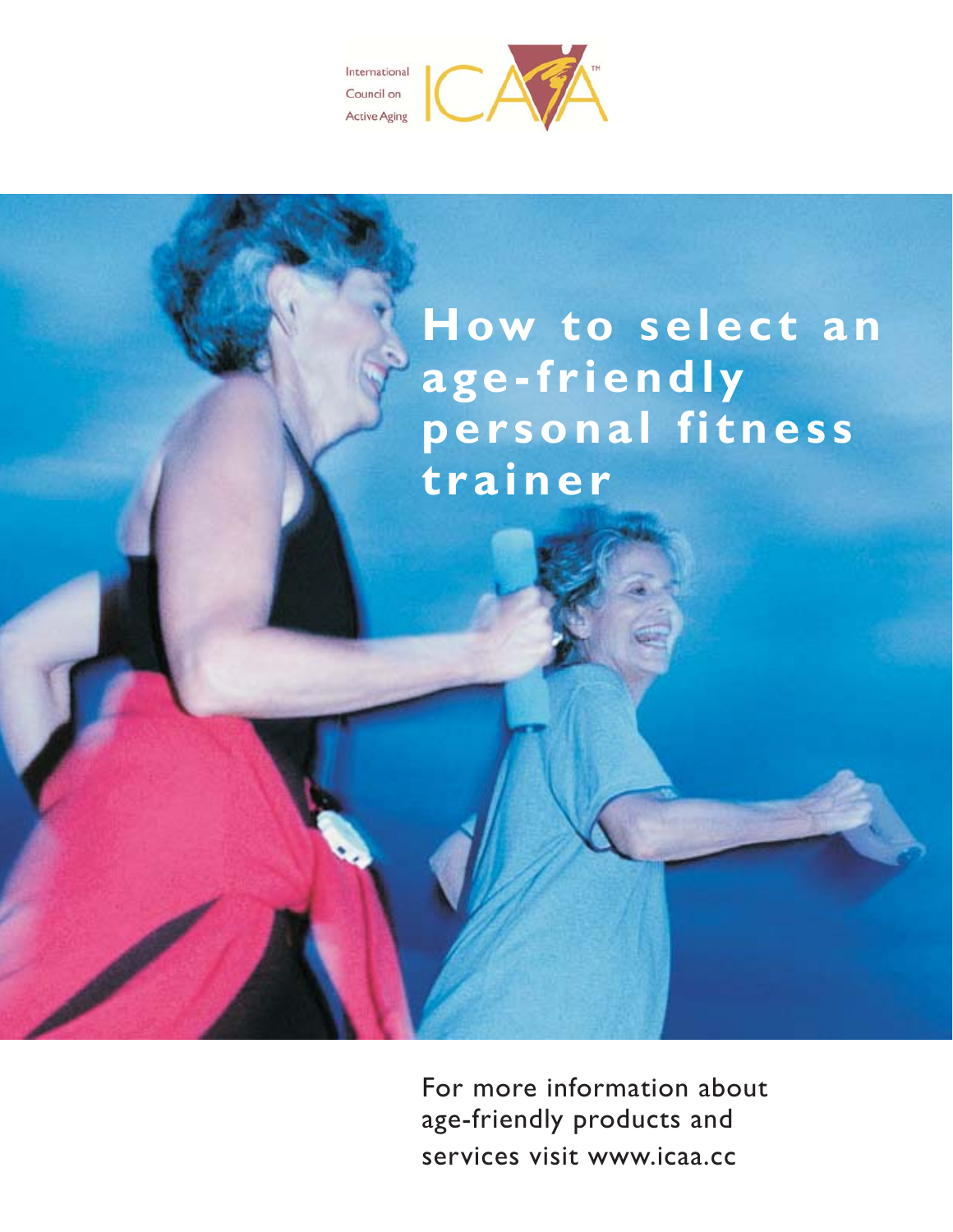## ICAA questions to ask a personal fitness trainer



Do not let what you can not do interfere with what you can.

How do you find the right personal fitness trainer? The best way is to get a referral from someone you know who has a trainer that's great. Ask your friends and family, call your health care provider or inquire at a local health club with a good reputation. Associations and certifying agencies have online directories of personal trainers. You could visit www.acsm.org or www.ideafit.com or www.nsca-lift.org. Once you have a name or two, use the following questions to guide your interview.

By the way, the trainer should be asking you a few questions, too, during an initial interview. The trainer needs to know a bit about you to determine if you are a good fit for her or his skills. The trainer should ask you:

John Wooden

- What are your goals? or What do you want to accomplish with an exercise program?
	- · Have you exercised before? How did it feel?
	- What are your physical limitations?
	- Do you have any medical condition I should know about? (eg, cardiovascular disease, diabetes or back pain)
	- Have you ever had a joint replacement?
	- Are you taking any medications?
	- Has your physician or physical therapist cleared you for exercise?

Once you answer these questions, the trainer should know whether she or he has the skills to work with you or whether it is better to refer you to another trainer. You will be asked more questions like these at your first training appointment.

In some cases you won't initially speak with the trainer. You'll speak with a manager who will choose a trainer to work with you. In that case, ask the manager these questions about available trainers. And, the first time you meet, feel free to ask the trainer the same questions.

Just as your health and physical abilities differ from those of your neighbor, so do the skills and personalities of personal trainers differ. It is important that you feel comfortable with a trainer to get the maximum benefit. The questions on the following pages are a starting point to determine which personal trainer is a good match for you.

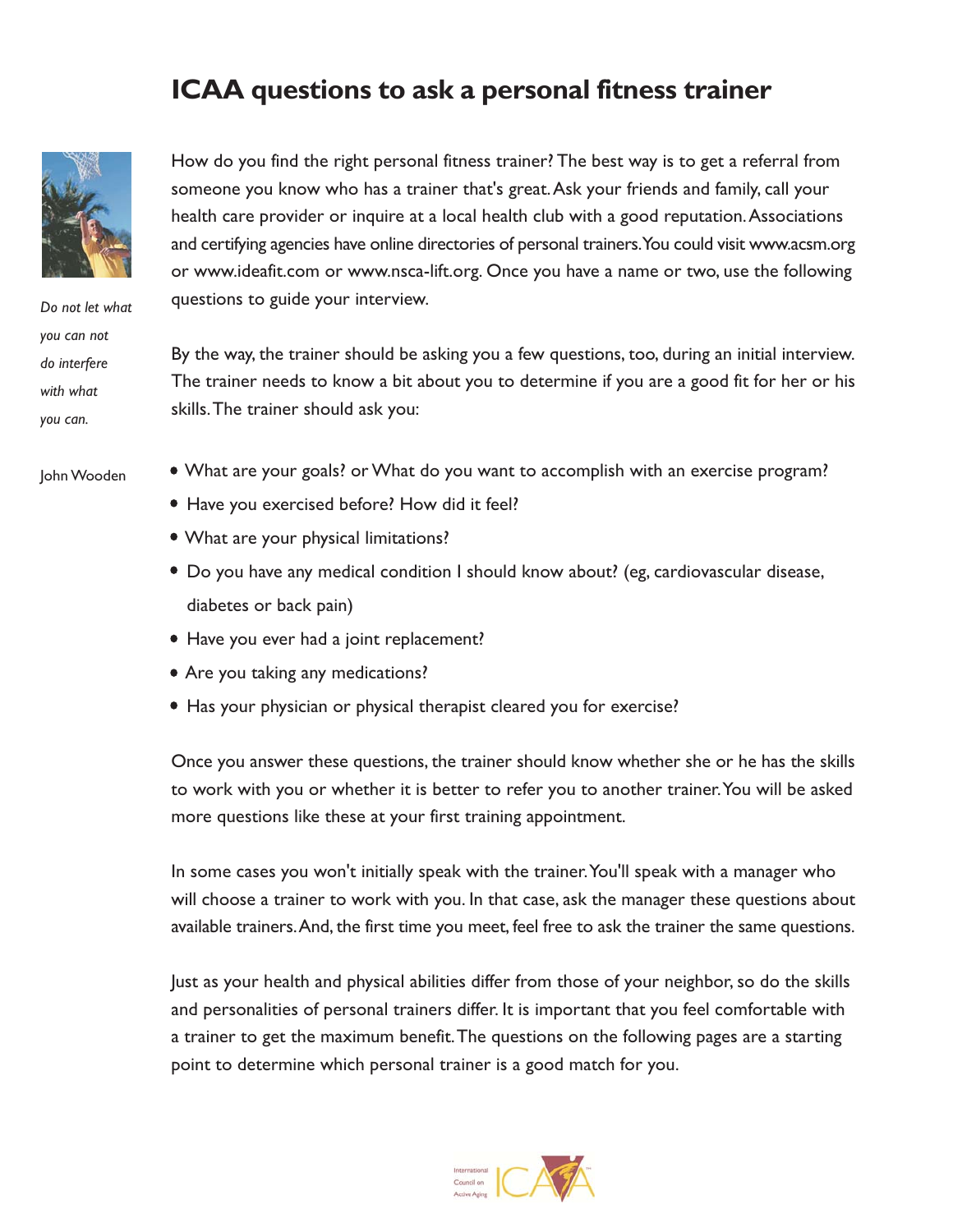| <b>Experience</b>                                                                                                                          |                                                                                                                                                                                                                                                                                                                              |
|--------------------------------------------------------------------------------------------------------------------------------------------|------------------------------------------------------------------------------------------------------------------------------------------------------------------------------------------------------------------------------------------------------------------------------------------------------------------------------|
| Have you had experience training<br>clients of my age?                                                                                     | A trainer with several years<br>experience has a track record of<br>clients you can talk with. However,<br>don't discount a trainer who has a<br>great personality and knowledge.<br>Everyone has to start somewhere.                                                                                                        |
| How will you decide on an exercise<br>program for my age and activity<br>level?                                                            | A program is based on your current<br>fitness level, medical conditions and<br>goals. The program should adapt<br>exercises according to<br>recommendations from your health<br>care provider. The trainer should<br>talk about what you are trying to<br>get from exercise, and find out what<br>activities you like to do. |
| Have you had experience working<br>with other people with my medical<br>conditions? (eg, cardiovascular<br>disease, diabetes or back pain) | If you have a medical condition, a<br>trainer with experience is an asset.<br>A trainer cannot treat your<br>condition, but should have a general<br>knowledge and enough information<br>to ask questions of your health care<br>provider and adapt exercises to be<br>safe and effective.                                   |
| Have you worked before with a<br>physical therapist or a physician?                                                                        | If you have a medical condition, it<br>is helpful to find a trainer who can<br>effectively communicate in writing<br>or by telephone with your health<br>care provider and can adapt the<br>exercises as needed.                                                                                                             |
| What are the exercise limitations<br>for a person taking (your<br>medications)?                                                            | The trainer should be able to tell<br>you where she or he will find this<br>information. A good sign is a trainer<br>stating s/he will check with your<br>health care provider.                                                                                                                                              |

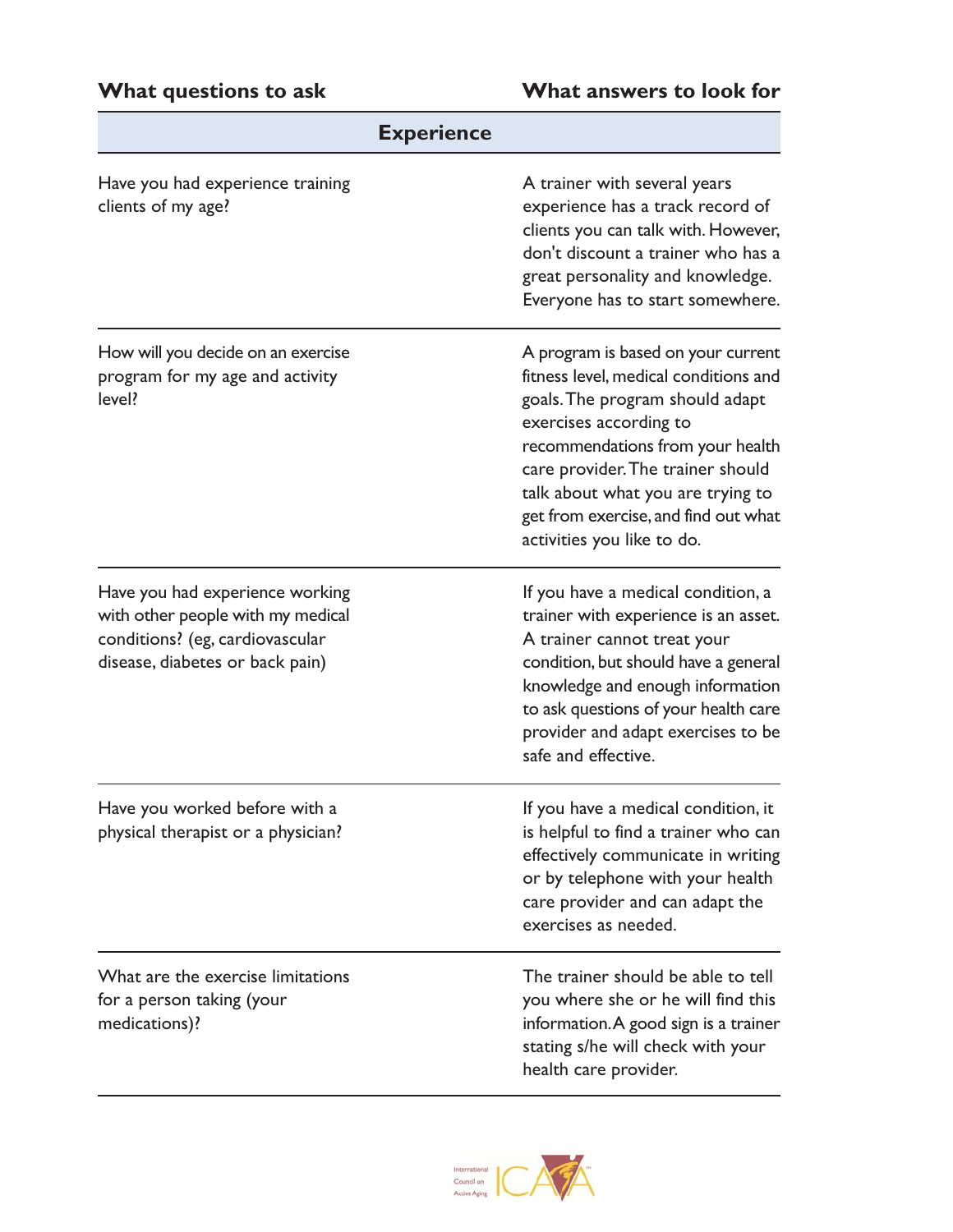| <b>Education</b>                                                                          |                                                                                                                                                                                                                                                                  |  |
|-------------------------------------------------------------------------------------------|------------------------------------------------------------------------------------------------------------------------------------------------------------------------------------------------------------------------------------------------------------------|--|
| What is your education?                                                                   | An academic degree demonstrates<br>a broad knowledge of exercise<br>science, but a trainer who is self-<br>taught and has multiple certifications<br>can also have the same broad<br>knowledge.                                                                  |  |
| Do you have a fitness certification?                                                      | Nationally-recognized certifications<br>for personal trainers such as ACSM,<br>ACE, NSCA and ASFA or a<br>university certificate indicate a<br>trainer has applied the broad<br>knowledge of exercise science to<br>the specifics of exercise program<br>design. |  |
| Have you had formal education<br>about the physical changes that<br>happen as people age? | Information about the aging process<br>will be very helpful, regardless of<br>your age. This could be college<br>courses or workshops in<br>gerontology or a certificate program<br>in aging or senior fitness.                                                  |  |
| Who is a resource you can talk<br>with about my exercise program?                         | Look for an advisory board,<br>colleagues or professors the trainer<br>is in the habit of consulting with.                                                                                                                                                       |  |
| Do you recommend a diet or<br>supplements?                                                | The answer should be "no" unless<br>the trainer is also a registered<br>dietitian. It's okay if the trainer<br>recommends that you eat within<br>the Food Guide Pyramid, but<br>trainers are specialists in exercise,<br>not in nutrition.                       |  |

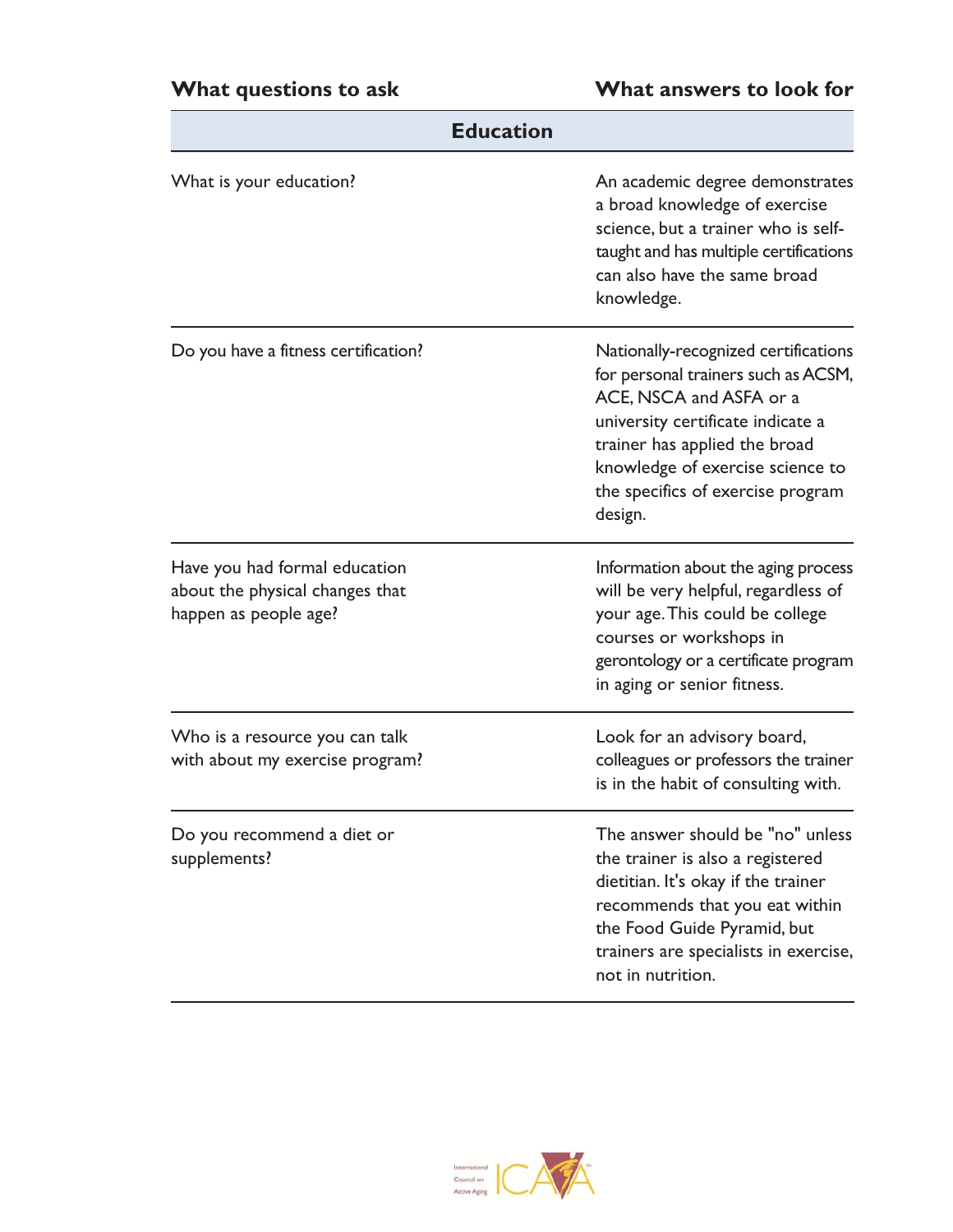|                                                                    | <b>Education</b>   |                                                                                                                                                                                                                                                                                                                                                 |
|--------------------------------------------------------------------|--------------------|-------------------------------------------------------------------------------------------------------------------------------------------------------------------------------------------------------------------------------------------------------------------------------------------------------------------------------------------------|
| What will you do if I feel pain?                                   |                    | Muscle soreness is common when<br>starting an exercise program. Pain<br>is a sign that something is wrong<br>and exercise should stop. Avoid<br>trainers who say that you should<br>"work through" pain.                                                                                                                                        |
| What do you do to stay current<br>about exercise and aging issues? |                    | Does the trainer read journals,<br>attend workshops and belong to<br>professional organizations?                                                                                                                                                                                                                                                |
|                                                                    | <b>Personality</b> |                                                                                                                                                                                                                                                                                                                                                 |
| What do you expect from me as<br>a client?                         |                    | A trainer might expect you to try<br>to do your best or to exercise a<br>few days on your own or to arrive<br>on time. It's always helpful to know<br>expectations in advance.                                                                                                                                                                  |
| What will we talk about during the<br>training session?            |                    | You are trying to find out the<br>trainer's "style." Will the trainer<br>give you tips on healthy living? Ask<br>about your day? Is s/he a drill<br>sergeant who gives orders but<br>doesn't chat? Any of these styles<br>are all right as long as you are<br>comfortable. (But gossiping about<br>other clients or trainers is a bad<br>sign.) |
| How will you make exercise<br>interesting?                         |                    | One good answer is "by changing<br>the exercise program." A trainer<br>who does the same exercises week<br>after week is not a good choice.                                                                                                                                                                                                     |

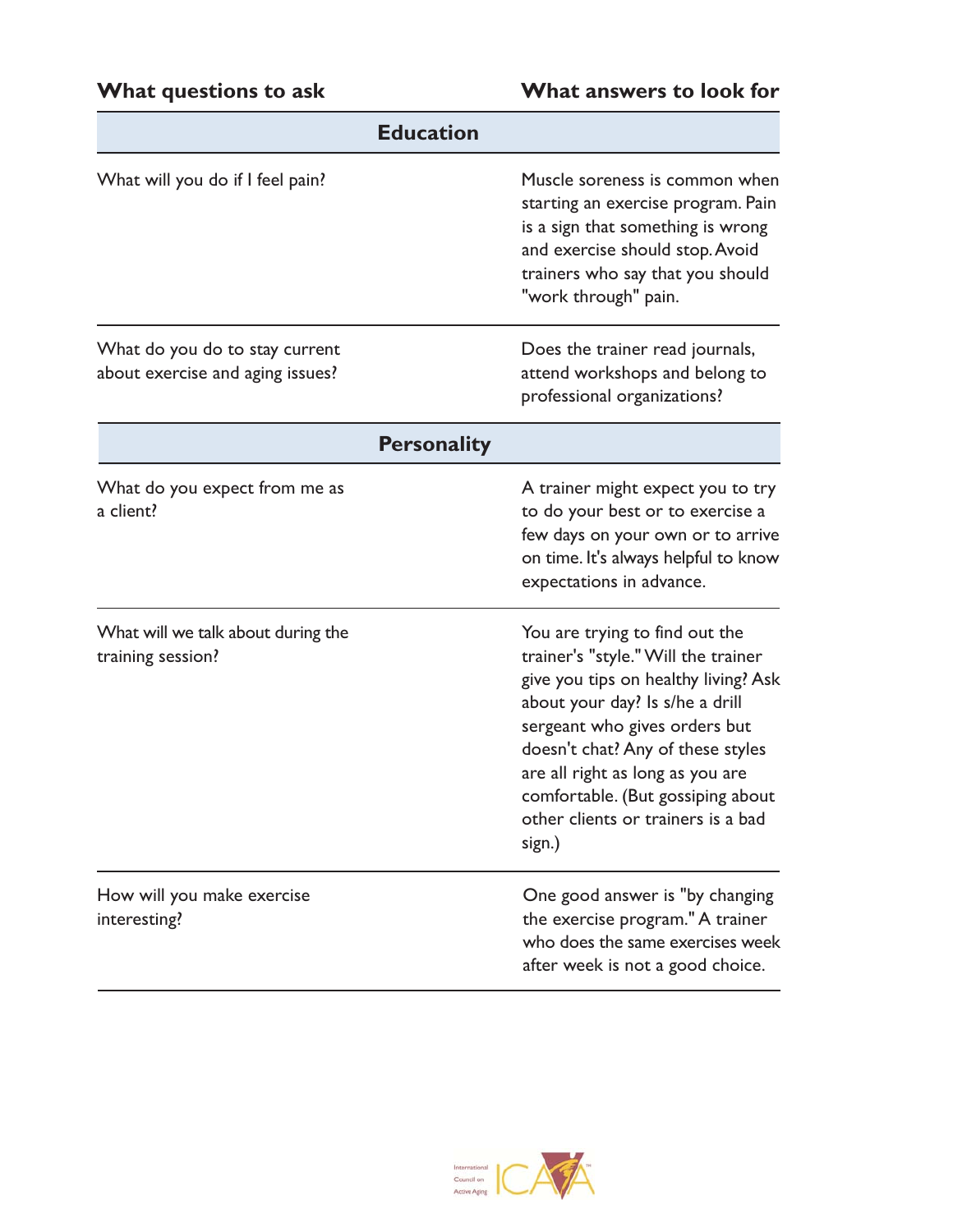| <b>Personality</b>                                           |                              |                                                                                                                                                                                                                                                                                                    |
|--------------------------------------------------------------|------------------------------|----------------------------------------------------------------------------------------------------------------------------------------------------------------------------------------------------------------------------------------------------------------------------------------------------|
| Add in your observations.                                    |                              | •Did the trainer listen to what<br>you had to say?<br>•Does the trainer wear clothing<br>and have a demeanor you are<br>comfortable with?<br>.Do you like the person's<br>personality and sense of humor?<br>•Can you spend a few hours a<br>week with this person?                                |
|                                                              | <b>Business</b><br>practices |                                                                                                                                                                                                                                                                                                    |
| Will you come to my house or do<br>you only work at the gym? |                              | If you want to exercise at home,<br>the trainer will bring some<br>equipment. Many trainers charge a<br>little more to make house calls. If<br>the trainer will come to your home,<br>ask a family member or neighbor<br>to come, too, for the first few visits<br>while you evaluate the trainer. |
| Will you give me written invoices?                           |                              | You may need a record of your<br>sessions and payments for your<br>insurance company or physician or<br>family.                                                                                                                                                                                    |
| Do you offer services besides<br>personal training?          |                              | Some trainers offer services like<br>massage therapy or referrals to<br>dietitians.                                                                                                                                                                                                                |

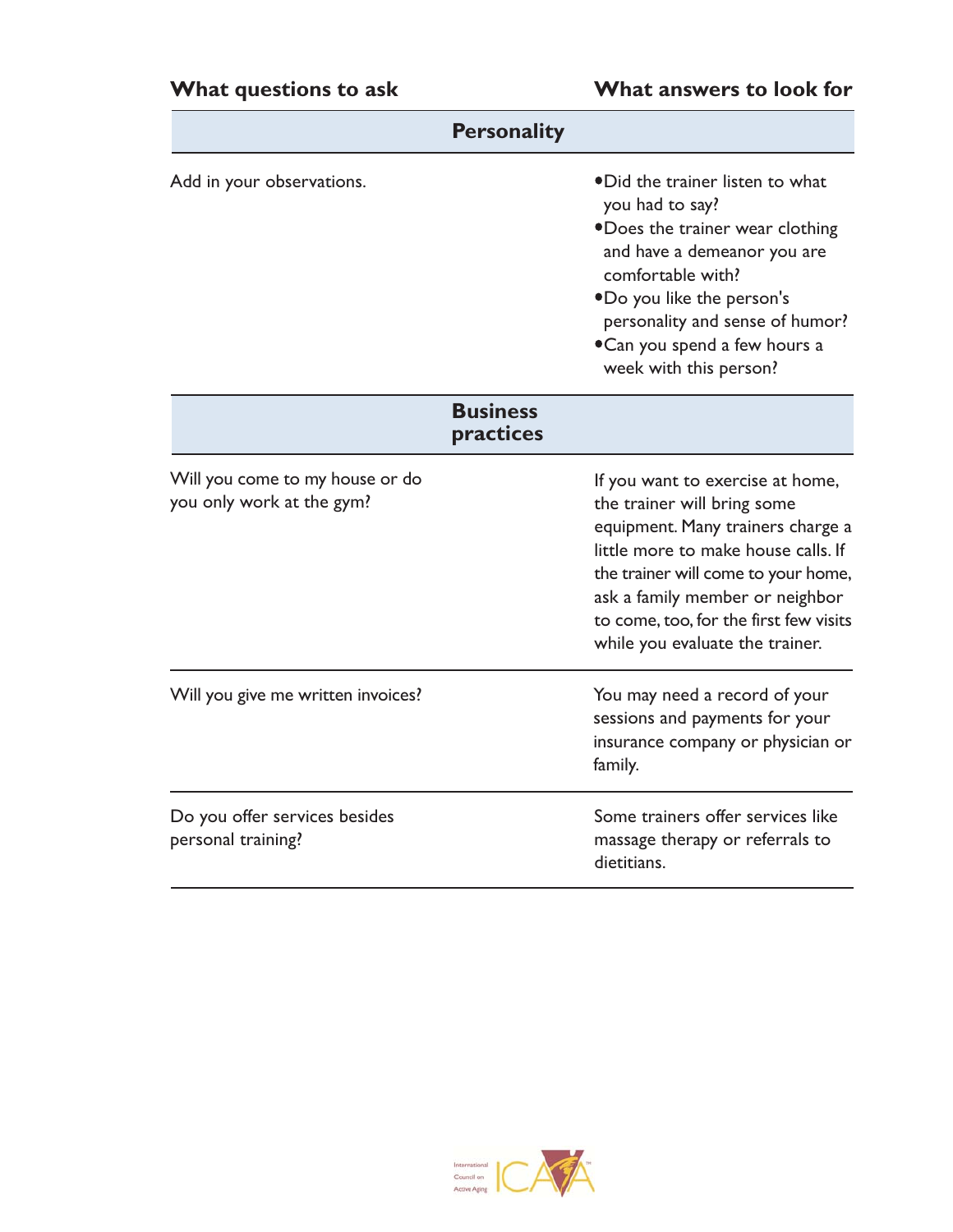# What questions to ask

## What answers to look for

|                                                                | <b>Business</b><br>practices |                                                                                                                                                                                                                                                                                                                                                                        |
|----------------------------------------------------------------|------------------------------|------------------------------------------------------------------------------------------------------------------------------------------------------------------------------------------------------------------------------------------------------------------------------------------------------------------------------------------------------------------------|
| What will the training sessions<br>cost?                       |                              | The average cost of a personal<br>training session is \$50, although<br>that will vary up or down depending<br>on where you live. Most trainers<br>offer a "package" of 10 sessions or<br>20 sessions, which reduces the cost.<br>Trainers may also offer shorter<br>30-minute sessions or special<br>sessions where you exercise with<br>a friend and split the cost. |
| How will you bill me?                                          |                              | Paying in advance for the sessions<br>is the most frequent payment<br>method.                                                                                                                                                                                                                                                                                          |
| What is the cancellation policy if<br>I want to stop training? |                              | Since you are likely to pay in<br>advance, find out exactly what the<br>cancellation policy is. Remember if<br>you are in a facility with more than<br>one trainer you can easily try<br>someone else.                                                                                                                                                                 |
| Can I have a few references from<br>past clients?              |                              | A trainer should be able to provide<br>a list of clients. It is appropriate for<br>the trainer to want to check with<br>clients first before giving you contact<br>information. That protects clients'<br>privacy.                                                                                                                                                     |
| Do you have liability insurance?                               |                              | Liability insurance is recommended<br>by professional organizations and<br>is a sign that the trainer is prepared.                                                                                                                                                                                                                                                     |

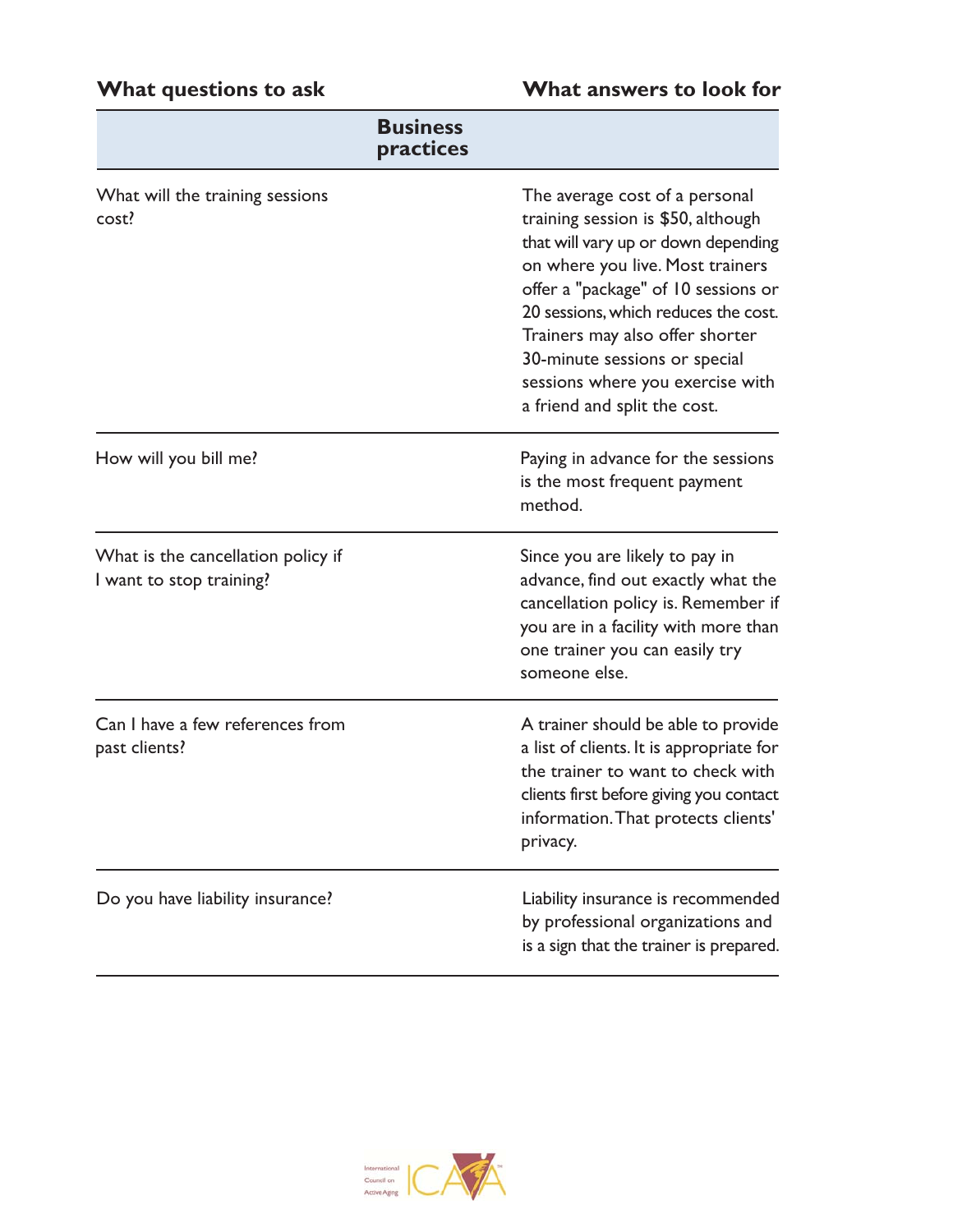### ICAA Age-Friendly Personal Trainer Checklist

Look for a trainer who has a Yes beside most questions.

#### **EXPERIENCE**

- Y N Does the trainer have at least two years of experience as a trainer?
- Y N Does that include experience training clients my age?
- Y N Will the exercise program be based on an individual assessment of my goals, abilities and health status?
- Y N Has the trainer worked with people with my medical conditions? (eg, arthritis, diabetes or back pain)?
- Y N Has the trainer worked before with a physical therapist or a physician?
- Y N Does the trainer know about exercise limitations for the medications I take?

#### **EDUCATION**

- Y N Does the trainer have education in exercise sciences and program design?
- Y N Is there specific education in gerontology or the changes that occur as people age?
- Y N Does the trainer have a personal training certification?
- Y N Is there a resource (advisory board, professor, colleagues) the trainer uses to answer questions and generate ideas?
- Y\_N\_ Does the trainer feel that you should "work through" pain you feel during exercise? (The answer should be "no.")
- Y N Does the trainer recommend a diet or supplement? (The answer should be "no" unless the trainer is also a registered or licensed dietitian.)

#### **PERSONALITY**

- Y N The trainer has told me what to expect from the sessions.
- Y N My time commitment, including days exercising on my own, is clear.
- Y N The trainer seems to have a sense of humor and personality that I like.
- Y N The trainer listened carefully to my questions and answered them.
- Y N The clothes, posture and verbal skills are a good match for me.
- Y N I think I can spend several hours a week with this trainer.

#### **BUSINESS PRACTICES**

- Y N The trainer can work in my home (if applicable).
- Y N I will receive written invoices and records of my sessions for my family and insurance company.
- Y N The trainer offers other services I'm interested in, e.g., referral to a dietitian or massage therapy.
- Y N The costs of the session are clearly stated.
- Y N There is a cancellation policy I understand.
- Y N The trainer will give me references to past clients.
- Y N If coming to the house, the trainer is insured or bonded.